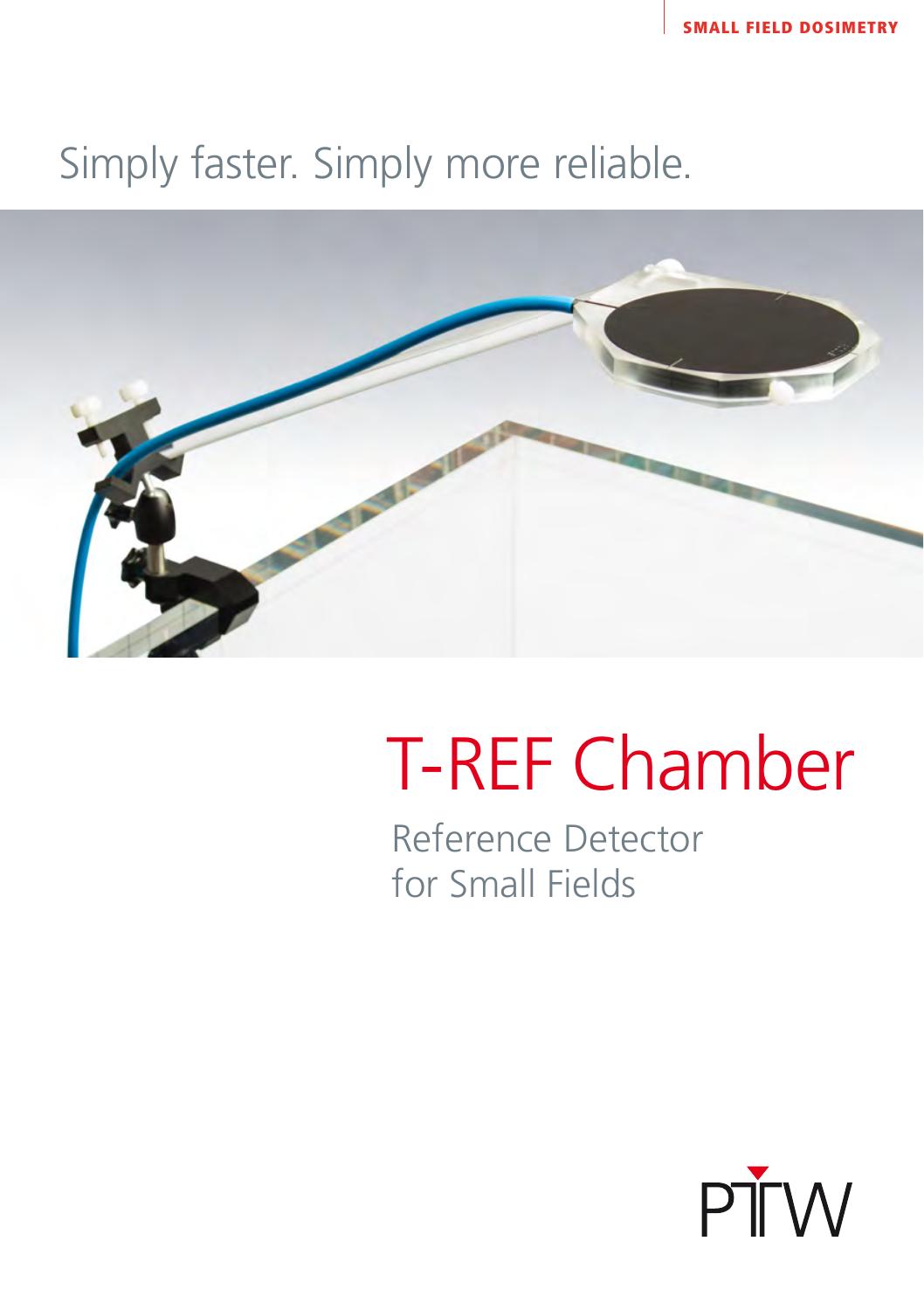# **T-REF Chamber**

The New Reference Detector for Small Field Relative Dosimetry





#### **When measurement time and accuracy matter, T-REF is the answer.**

With the new T-REF chamber, small field PDD and profile measurements can be performed much faster and more reliably.

As a thin, plane-parallel transmission chamber that shows a high nominal response and causes no measurable perturbation of the beam, the new T-REF chamber has been designed to avoid positioning problems encountered when using a reference detector for small field dosimetry.

Mounted on the edge of the water tank rather than on a tray connected to the linac head, it ensures precise alignment of the reference detector at any fixed position above 20 cm detector surface distance without perturbing the radiation field or shadowing the field detector.

*Further Information: D. Ceska: Reference detector for small fields – the T-REF chamber, Medical Physics International Journal, published on www.mpijournal.org April 2016* 

Easy to mount on edge of water tank Large diameter to avoid positioning problems

#### **Highlights**

- Thin-window transmission chamber with large collecting volume (10.5 cm<sup>3</sup>)
- ▶ Very low total area density of 206 mg/cm²
- No measurable perturbation of the beam
- $\blacktriangleright$  Plug and measure no repositioning required
- High and very stable signal
- ▶ No influence by vibrations
- Excellent signal-to-noise ratio (SNR)
- ▶ No contact to linac head no accessory tray needed, no problems with temperature drifts
- **Fast and easy to mount**
- ▶ Covers entire range of use for small field sizes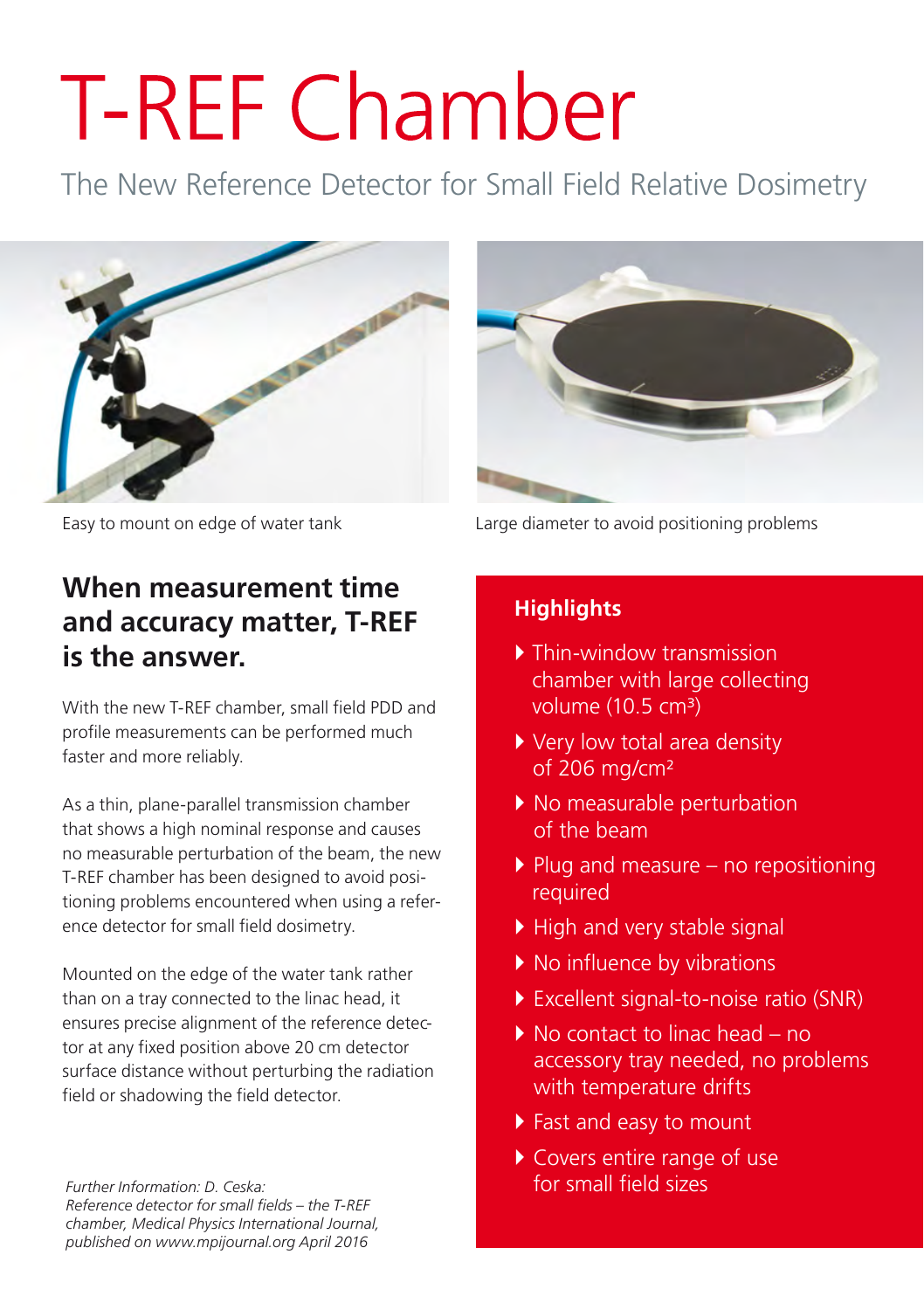Provides reference signal while the beam transmits through the chamber.

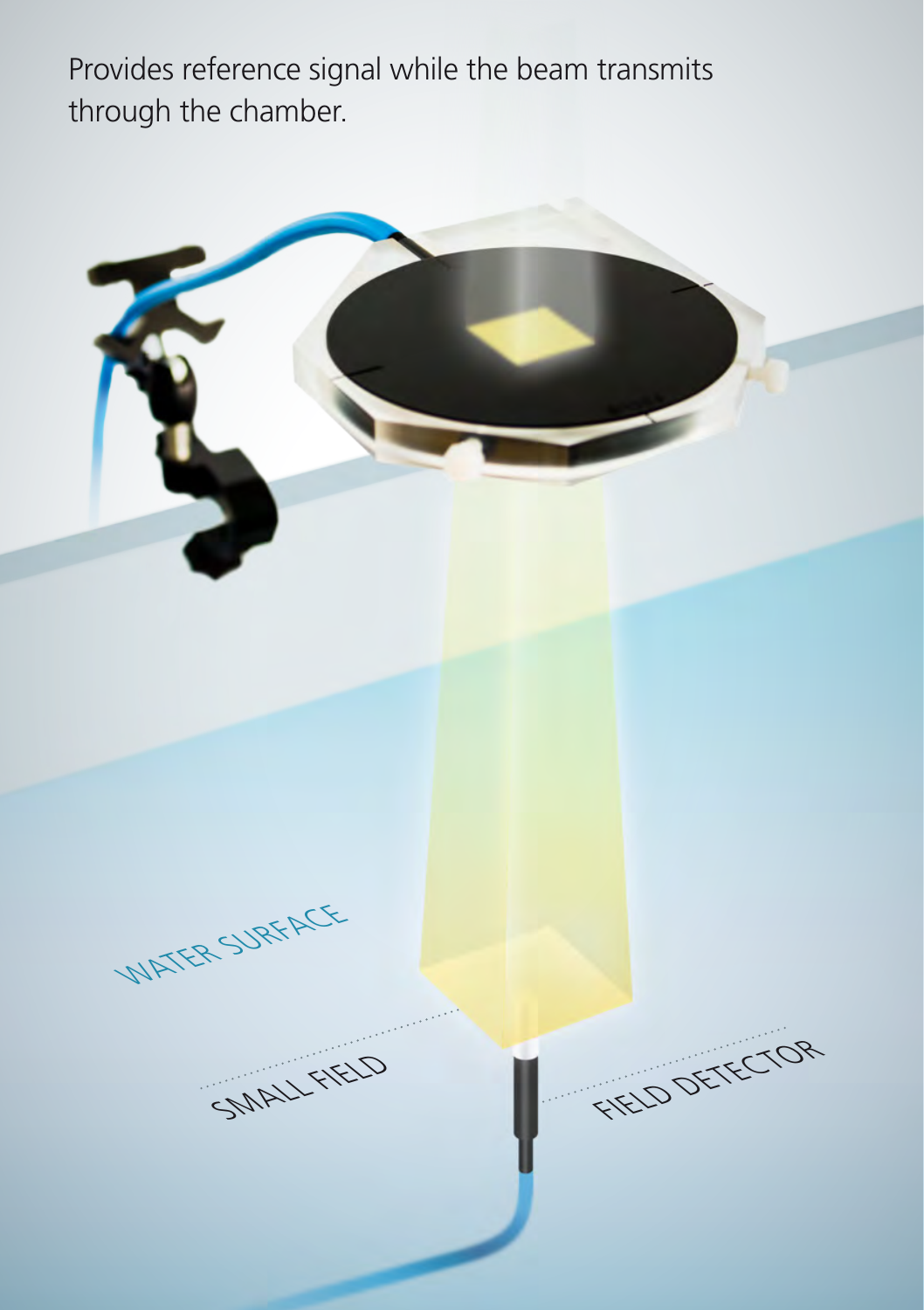#### **Very stable signal**



*Fig. 1: Reference signal of a 4 cm x 4 cm field, 6 MV Varian Truebeam, measured with a Semiflex 0.125 cm<sup>3</sup> (T31010) and the T-REF chamber (T34091).*

There are different techniques to measure the reference signal. One is to place a Semiflex 0.125 cm<sup>3</sup> in the corner of the field. When comparing this technique with the transmission measurement of the reference signal by the

T-REF chamber, the differences can be clearly seen: The signal of the T-REF chamber is more stable (see Fig. 1). Furthermore vibrations would not influence the reference signal.



#### **Perturbation free**

*Fig. 2: First few millimeters of percentage depth dose curves of a 2 cm x 2 cm field, 6 MV Elekta Synergy, field detector Diode E (T60017), reference detector T-REF chamber (T34091), different distances from 22 cm to 35 cm.*

Above 20 cm detector surface dictance (DSD) no influence like partial build up effect, scattered radiation or beam hardening is observable in the data (see Fig. 2).

As a result, the T-REF chamber can be placed at any position above 20 cm DSD.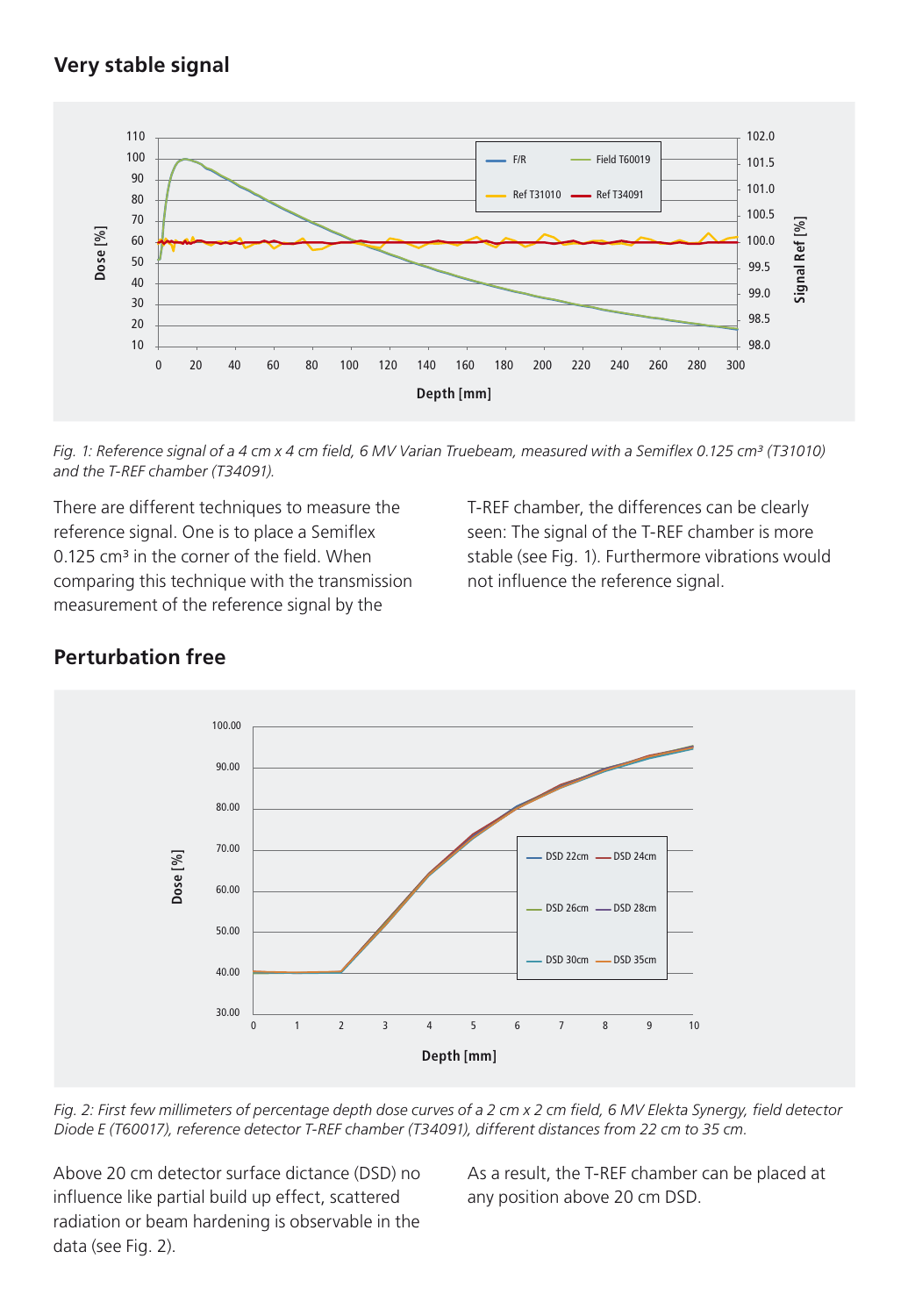#### **Specifications**

#### **T-REF Chamber Type 34091**

| Type of product          | vented plane-parallel ionization chamber                |
|--------------------------|---------------------------------------------------------|
| Application              | relative dosimetry in high-energy photon beams          |
| Nominal sensitive volume | $10.5 \text{ cm}^3$                                     |
| Design                   | waterproof, vented, quarded, perturbation-free          |
| Reference point          | inside of entrance window, center                       |
| Direction of incidence   | perpendicular to the entrance window, see label "Focus" |
| Nominal response         | 325 nC/Gy (at <sup>60</sup> Co free in air)             |
| Chamber voltage          | 400 V nominal $\pm$ 500 V maximal                       |
| Polarity effect          | $\leq \pm 1\%$                                          |
| Leakage current          | $\leq \pm 100$ fA                                       |
| Cable leakage            | $\leq$ 1 pC/(Gy·cm)                                     |
|                          |                                                         |

#### **Materials and measures**

| Total area density                | $206$ mg/cm <sup>2</sup>          |
|-----------------------------------|-----------------------------------|
| Water-equivalent window thickness | 2.06 mm for photons               |
| Transmission                      | $>$ 99 % for energies $\geq 6$ MV |
| Dimension of sensitive volume     | radius 40.8 mm, depth 2 mm        |

#### **Ion collection efficiency at nominal voltage**

| Ion collection time                                  | $67 \mu s$             |  |
|------------------------------------------------------|------------------------|--|
| Max. dose rate for                                   |                        |  |
| $\geq$ 99.5 % saturation<br>$\geq$ 99.0 % saturation | $21$ Gy/s<br>$42$ Gv/s |  |
| Max. dose per pulse for                              |                        |  |
| $\geq$ 99.5 % saturation<br>$\geq$ 99.0 % saturation | $0.9m$ Gy<br>$1.8m$ Gy |  |

#### **Useful ranges**

| Chamber voltage                                       | $\pm$ (300  500) V                  |
|-------------------------------------------------------|-------------------------------------|
| Radiation quality                                     | <sup>60</sup> Co  25 MV photons     |
| Max. field size in 20 cm<br>distance to water surface | $(5 \times 5)$ cm <sup>2</sup>      |
| Temperature                                           | $(1040)$ °C<br>$(50104)$ °F         |
| Humidity                                              | $(1080)$ %, max 20 g/m <sup>3</sup> |
| Air pressure                                          | (700  1060) hPa                     |
|                                                       |                                     |

#### **Ordering Information**

| TN34091 | T-REF chamber, connecting system BNT, including holder |
|---------|--------------------------------------------------------|
| TW34091 | T-REF chamber, connecting system TNC, including holder |
| TM34091 | T-REF chamber, connecting system M, including holder   |